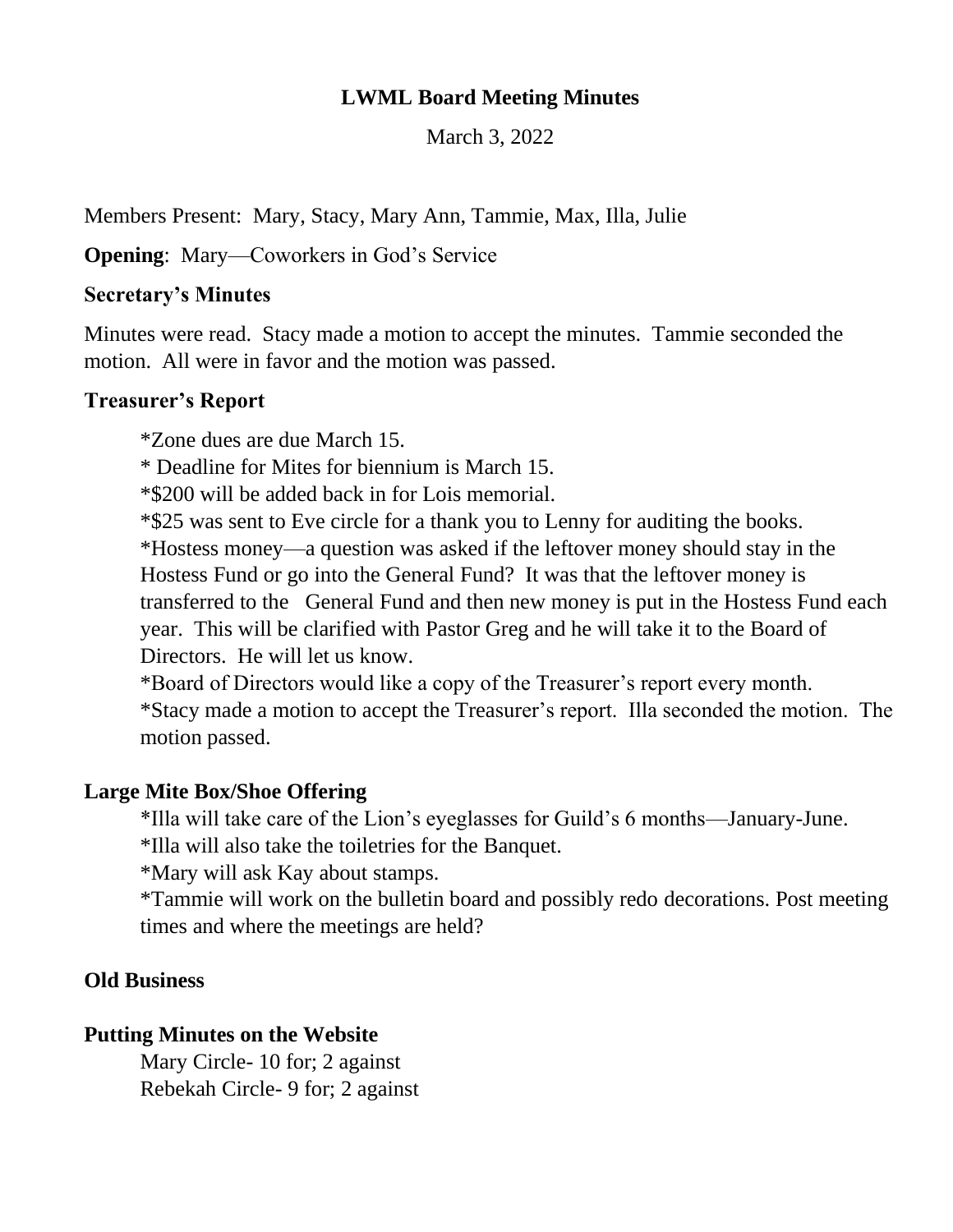Stacy made a motion and Max seconded the motion to have first names only from here on out (members and donations) except for January's minutes will have the first and last names of the Board for banking purposes. The motion passed.

### **Lenten Supper March 9**

Shopping is done. The volunteer list will be hung in the kitchen. Slots are filled for volunteers. Free will offering money will go to the Home Fund. Any left-over money on the Thrivent Grant card will go to Tammie to buy more fleece for the blanket project.

#### **Muffins for Mites**

This will be held on Palm Sunday, April 10. Max will talk to Evie about the date. Mary will do a Minute for Ministry on April 3. Illa will make a sign up sheet to pass around at our next Circle meetings. Volunteers can sign up to help on April 10 or bring fruit, donut holes, miscellaneous (muffins, coffee cake, etc).

### **Late In-Idea with Youth**

We are still coordinating a date with Jacob for this activity.

#### **Prayer Service**

The Prayer Service was held on February 26 at Faith Lutheran Church. It was very good. 49 people attended. Guild had 11 attend and Eve had 6. \$750.12 was received for the Mite offering. \$215.69 was mad from the Jewelry sale.

Tina is the Zone President. She will be moving to Oklahoma in June. Cathy will step up to President to fill the remaining time.

### **Call to Freedom**

We are thinking of October 8 for a date. Illa will check with Maxine for the availability of the Atrium. She will also call Call to Freedom to see if this date works. This would be open to anyone—Zone, Congregation, Friends, Neighbors. There will be a need for a Minute for Ministry before this.

#### **Book Sale**

Rebekah Circle would prefer to have the sale inside and have it set up for a week and available between services.

It was suggested to possible have this in conjunction with Call to Freedom on October 8. Bake Sale? Leftovers could be sold on Sunday. The Book Sale would be left up from October 8-16. Take back to Circles and ask.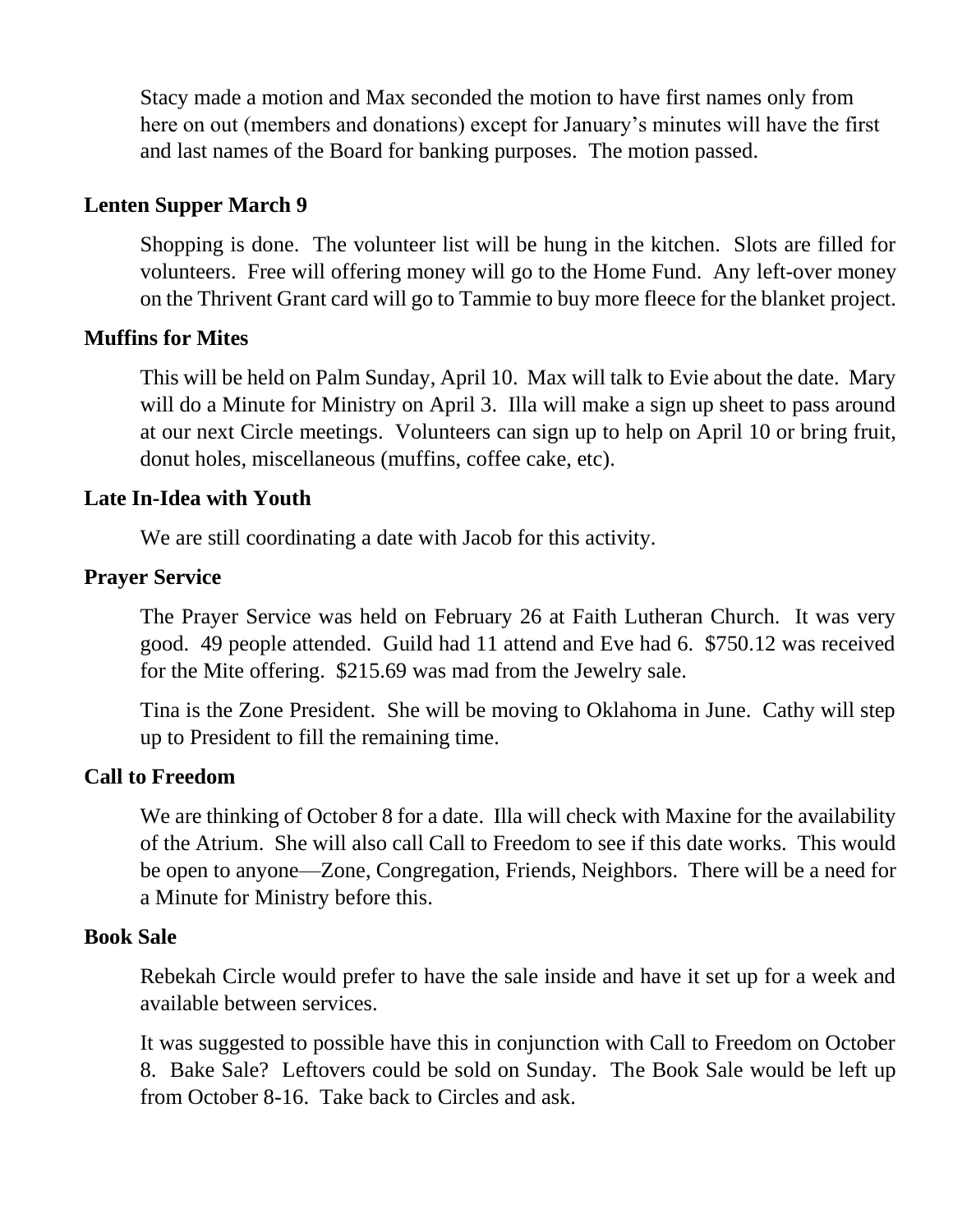# **Tie Blanket Project**

Rebekah Circle is planning on making at least one blanket before each meeting. Other ideas for making blankets—approach Rachel if JOY would like to make some, Wednesday night OWL and possibly Youth Group. Tammie got a Thrivent Grant to purchase fleece.

We will revisit next month to find a date for a Saturday gathering to make blankets. Mary will ask at Mary Circle about members coming early before meetings.

Another idea was to have this as an opportunity after the Joint Meeting. Possible date for this is September 17. Also, the possibility of helping Max with Streets of Bethlehem mementos.

### **Bible Studies**

The idea of having Pastor Grams come and lead Bible studies. Rebekah Circle is doing Ephesians for the year, so they are set. Mary will ask at the March Mary Circle meeting.

# **LWML Walk in May—Eve Circle-May 14**

It was decided that Guild would attend, but not help.

### **Delegate to June District Convention**

Each church gets 2 delegates. Guild will have 1 delegate and Eve will have 1 delegate. Talk at Circle meetings to decide who your delegate will be. The deadline is April 30. Every church also is allowed one Young Woman's Representative—someone between 18 and 35. There is \$700 allotted for this. Hopefully this will pay for all 3 delegates.

### **September Joint Meeting Date**

September 17 is the date that we are looking at.

# **Archives**

Stacy will be finding some old pictures/brochures to share. We thought this would be fun and interesting to share. A great way to learn more about LWML.

### **Dreams-Things to think about**

Mary suggested to possibly have a Zoom Circle group. Might be great for women who do not want to go out at night. Think on this—how could it work?

Mary has been thinking about the retired teachers that we have and possibly starting a tutoring program with Zion students. Again, think on this-how could it work?

# **Keep Inviting**

Invite someone in person and then send them a purple card to follow up.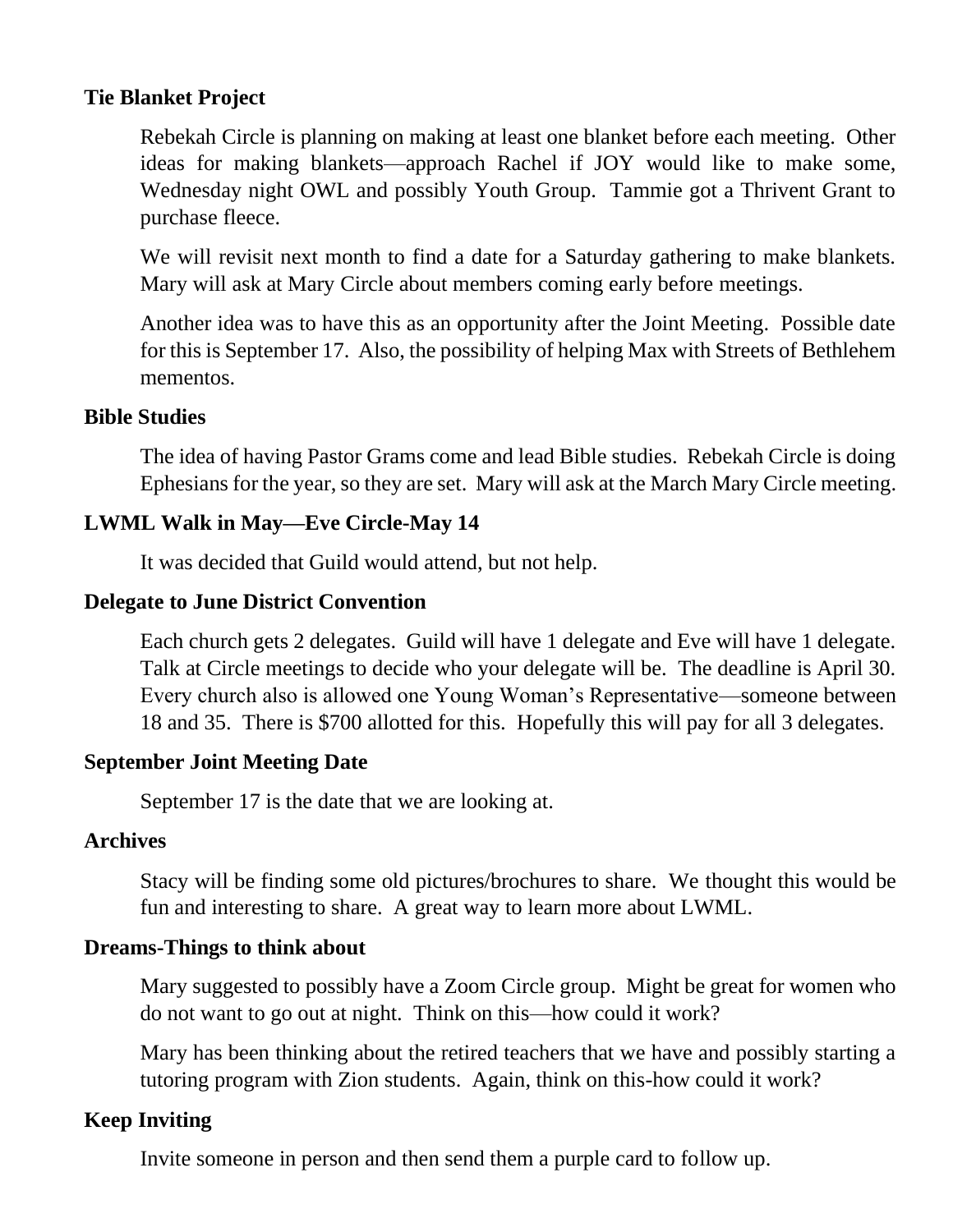March 9—Serving Lenten Meal March 15—Rebekah Circle—1:30 March 15—Mary Circle—5:30 April 7—Board meeting—5:30 June 3-4—District Convention in Yankton

Stacy closed with prayer.

Respectfully Submitted, Julie

### **LWML Rebekah Circle**

February 15, 2022 Conference Room

Members Present: 11 Visitors: 3 Members Not Present: 5

**February OFFERING:** Home \$66.00; Mites \$70; Rebekah's Heart: 54.00 (running total \$74)

Open: LWML Pledge and Unceasing Prayer Devotion **Treasurer Report Discussion** Stacy has a ledger with running balance and expenditures of Rebekah's Heart. Lenny is auditing the books from 2021

**Old Business**

**Review LWML Guild Board Minutes:** Stacy is Archivist, Marie will orientate to position

**Lenten Supper**: MARCH 9, sign up sheet passed around.

**Muffins for Mites**: Would Palm Sunday be an option to have Muffins for Mites (April 10, 2022)

**Tie Blanket Project**: Members are not required but can stay after monthly meetings to aid in project

**Book Sale**: Discussion of outside event. One day outside with one week inside the church. Would youth be interested in assisting with moving books and selling pop/water if outside event takes place.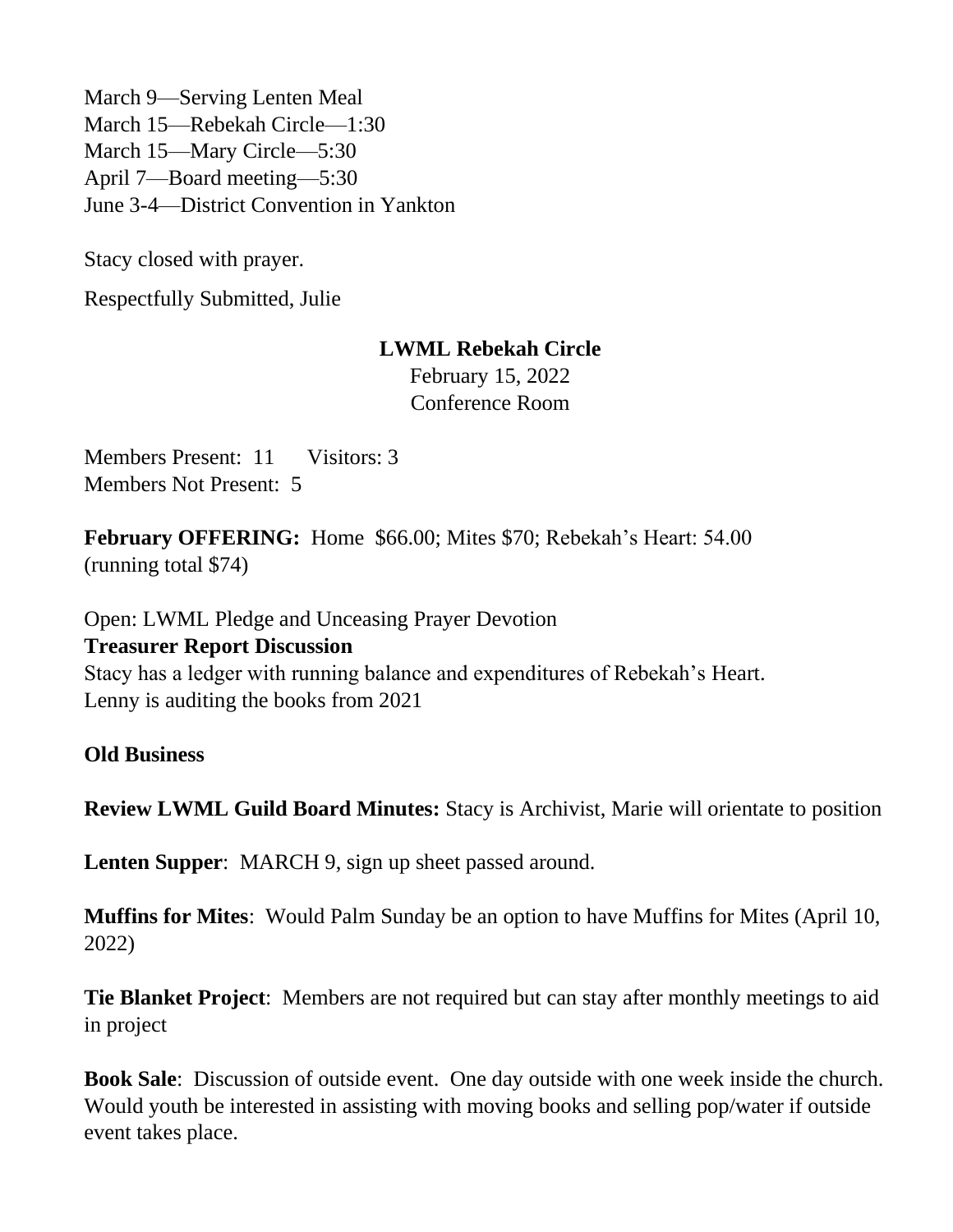**PRAYER Service**: Please attend, Jewelry handout February 26, 2022

**New Business**

**Rebekah's Heart:** Please bring an ideas for projects to support

**LWML SD District Grain Train**: Rebekah Circle did not have interested members

### **Zone Map Discussion**

Could the minutes be printed in a larger font.

Paper vote to have minutes on zionlutheransf.com website counted by Carol and Alverna 9 would like to have minutes on website. 2 would prefer to keep private

**Adjourned** with The Lord's Prayer

Respectfully Submitted, Stacy, Rebekah Circle Chair/ Secretary

### **Mary Circle Minutes**

February 15, 2022

**Members Present**: Illa, Sandy, Jerilyn, Lenny, Marsha, Dorothy, Pam, Julie, Mary, Tammie, Betty, Val, Diane, Judy

**Sandy led us in our Bible Study—Setting Our Focus**

**January Mites will be in the February report**

**Board Minutes were reviewed**

**District Convention registration should be out soon. Watch for this.**

### **Lenten Supper March 9**

Delicious chicken will be served along with rolls and cake. Illa will prepare the chicken. The shoppers are Stacy and Max. Illa has the volunteer sheet ready, so please sign up where you can volunteer. The donations will go to the Home Fund.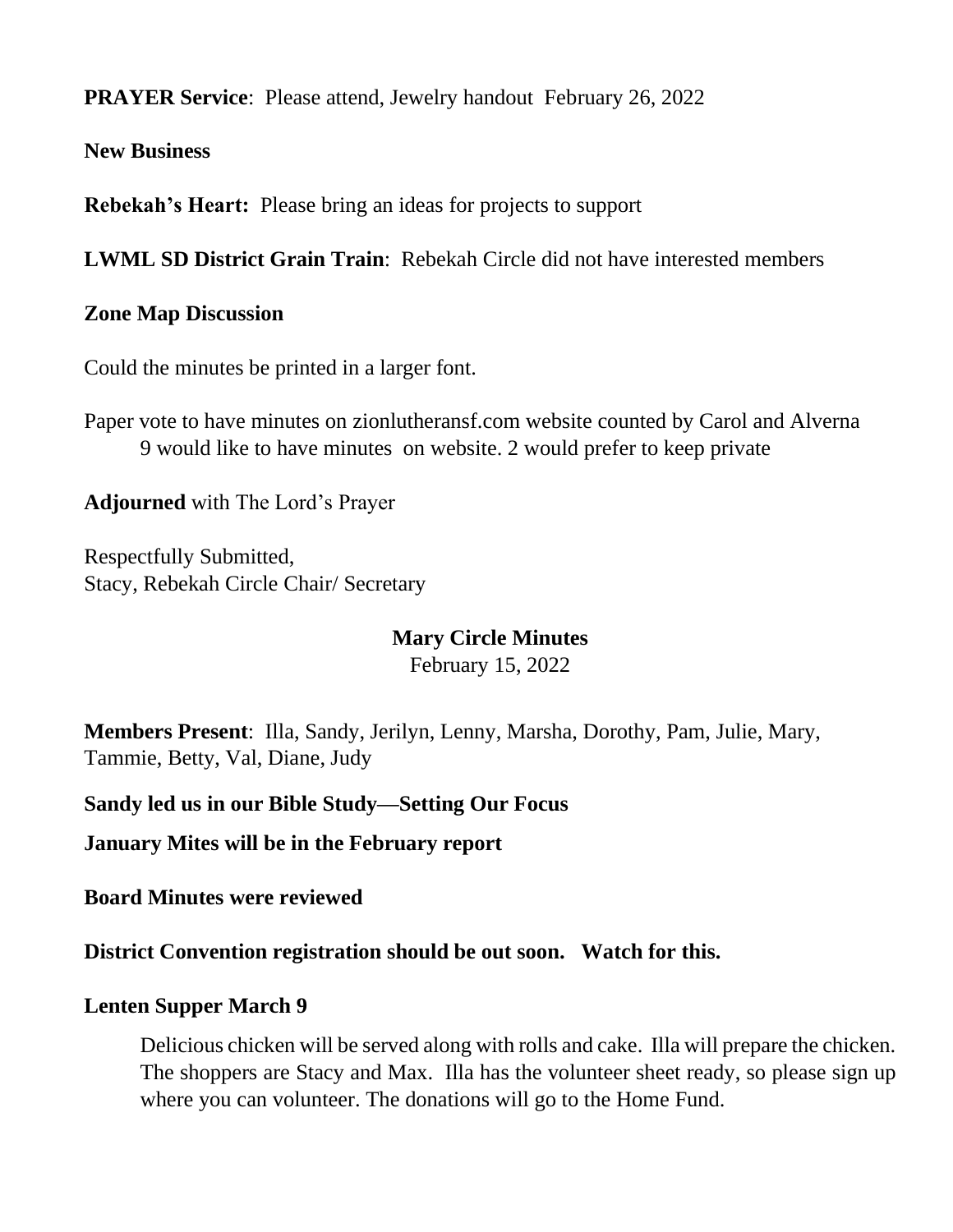## **Muffins for Mites**

Rebekah Circle suggested to have Muffins for Mites on April 10 which is Palm Sunday. This will be taken to the Board. Donut holes, muffins and fruit will be served. A Minute for Ministry will be needed before April 10.

### **Tie Blanket Project**

Tammie has already started to purchase fleece for this. Approximately 60 blankets will be needed for the boys at Sequel Academy. As we get closer to December, we will plan to work on blankets before our Circle meetings and/or possibly have a workday.

#### **Call to Freedom**

All agreed to have Call to Freedom back. We will have to check with them to find a date that they are available and then coordinate with the church calendar.

#### **Book Sale**

We are hoping by having this on the sidewalk the book sale would draw more people to browse and buy books. If the sale is held on a Saturday, do we want to bring the leftover books inside to continue the sale on Sunday? Suggestions were made to put information on Facebook, Boredom Busters and on the digital sign on the side of Zion. Illa brought up the idea of having the youth sell pop/water and popcorn. She also shared this idea with Rebekah Circle. June was suggested as the month to look at possible dates. Convention is the first weekend of June, so that weekend will not work. We will have to check the church calendar for weddings and/or other Saturday activities.

#### **Late In-Idea with Youth**

Looking to find a date that works with Jacob and the Youth. We will need about 10-12 adults to teach Bunko to the youth. We will also be providing a dinner before Bunko.

### **Purple Post Cards**

These are located in the joint slot. Postage is already on them. Please use to invite someone to LWML.

Mary shared the Zone map with us.

Next Board Meeting—March 3—5:30 March 9—Serving Lenten Meal March 15—Rebekah Circle—1:30 March 15—Mary Circle—5:30 June 3-4—District Convention in Yankton

Closed with the Lord's Prayer